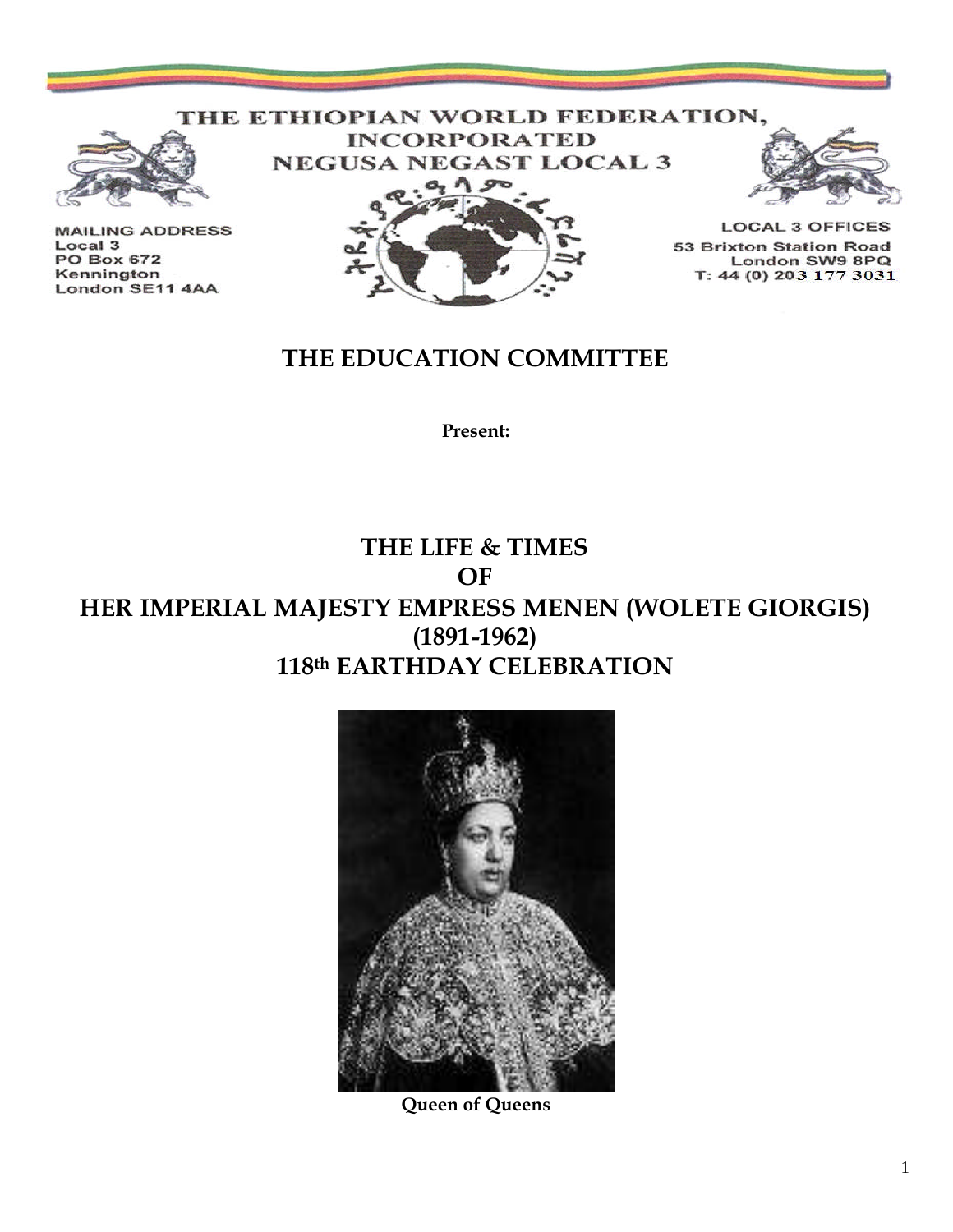

When the struggle for black self determination is studied, the focus is often on the brave and courageous men who gave their lives for the independence and improvement of their country. Even so, little study has been given to the black women who made vital contributions in the fight for freedom and equality.

Every great man in history came into the world from the womb of a woman. Historically black women have been the pillar of strength throughout Africa and the Diaspora. Without examining the contributions made by black women throughout the ages, the full story of the black experience and struggle cannot be told.

This report aims to focus on the life and works of a virtuous woman, Empress Menen, Queen of Queens of Ethiopia.

H.I.M Empress Menen was born on 3rd April 1891(25<sup>th</sup> Megabit 1883) in the Egua village of the Ambassel region of the Wollo province. She was baptised Wolete Giorgis in the St Delba Giorgis Church. Her name Menen was given for the most beautiful respected ladies. Woizero Menen was the granddaughter of Negus (King) Mikael from the Wollo province. Her father was Jantirar Asfaw and her mother was Woizero Sehin, daughter of Negus Mikael. Empress Menen was known to be kind, compassionate and devoutly God fearing. She knew her native language of Amharic and was a well read and skilful writer, having gained various acadamic qualifications including home economics and spinning - an Ethiopian tradition. As a young lady (approx. 1902) she was married to Ras Lul Sagad, bearing two daughters and two sons, but she later divorced him.

#### **Sacred Marriage with H.I.M and Adult Life:**

Woizero Menen was married to H.I.M Emperor Haile Selassie I, in a church ceremony on 30 July 1911, in the province of Harar. She travelled from Addis Ababa to Harar where the people wished the couple to be like the sacred marriage of Abraham and Sarah. H.I.M Emperor Haile Selassie as Governor of Harar in His twentieth year said of HIM Itegue Menen "...**Her character is such that, apart from goodness, there is no evil or malice in her. Ever since, we were married, we lived together, by virtue of her being fertile, in one family joy, as well as sadness..."** For the first time in Ethiopian history, Empress Menen was crowned Queen of Queens, alongside Emperor Haile Selassie I, King of Kings on 2 November 1930 at St Giorgis Church in Addis Ababa. On Coronation day, H.I.M Itegue Menen was given a gold and ivory sceptre. On the entablature at the foot of the sceptre is engraved the ineffable name of God and the Pentacle King of Solomon. She was crowned Itegue Menen, Itegue being the title of an Empress. It is to be noted that H.I.M Emperor Haile Selassie I, set a new precedent for how women were viewed, by changing the course of Ethiopian history insisting that the Empress be Coronated on the same day as the Emperor and not three days later as was the custom. Both from the Solomon and Sheba lineage. "Prophecy has revealed that the marriage of the Lamb has come and His bride has made herself ready" - King Alpha and Queen Omega.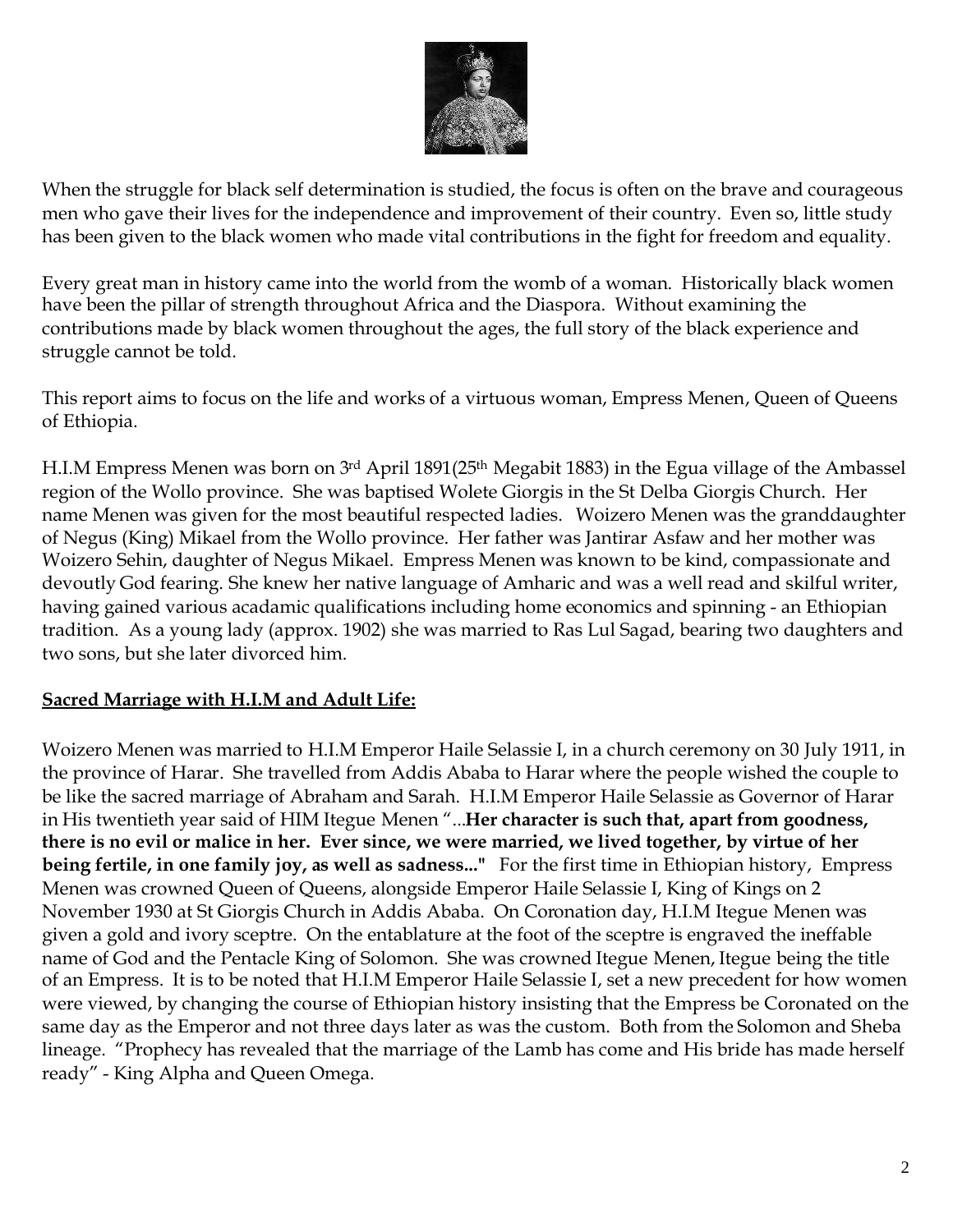

Their sacred and happy union lasted forty-seven years during which time they had six children - three daughters and three sons and many grandchildren. Listed below are details of their children:

1. Their first daughter: **Princess Tenagne Worq** was born in January 1913, being christened Fikirte Mariam. She married Ras Desta and then Ras Andargatchew, having six children and many grandchildren.

2. First son: Prince Asfa Wossen, heir Prince born in July 1916. He was christened Amha Selassie. He marrie first Princess Walata Israel and then Princess Medferiach. He had five children including Prince Yacob.

3. Second daughter: **Princess Zenabe Worq**, born in July 1918 and christened Hirute Selassie. She married Haile Selassie Gugsa but she passed way in March 1933 having had no children.

4. Third daughter: **Princess Tsehay**, born in October 1920 and christened Wolete Birhan. She married Galabiye Abebe and passed away in August 1942 without having any children.

5. Second son: **Prince Makonnen**, later Duke of Harar was born in October 1923 and christened Araya Johannes. He married Princess Sarah Gizau and passed away in May 1957, having had five sons.

6. Third son: **Prince Sahile Selassie**, born in February 1931. He was christened Aba Dina and was baptised at Mekane Selassie Church in Addis Ababa.

Empress Menen's contributions to churches, schools, hospitals are widely recognised as unparallel by any other woman in Ethiopian history. She was not just an Empress, leading a secluded life in a palace away from the people; she was a champion to many causes such as, building and visiting churches, schools, hospitals and social service institutions; H.I.M Itegue Menen sought to serve the people instead of demanding services from them.

In 1923, Empress Menen fulfilled her promise to Empress Taitu (who fought triumphantly as a soldier in the Battle of Adwa) invested large sums of money to completely build a church east of Addis Ababa, around the Entoto Tigret region. Empress Taitu gave this project to Empress Menen because she knew spiritually; Princess Menen would be Empress of Ethiopia in the future. The church became a monastery and called Hamere Noh. This monastery is still a shelter for many Christians. There is Holy water near to the church where people immerse and drink from. People from every corner of Ethiopia gave thanks to Empress Menen for this Holy water.

1930 Her Imperial Majesty founded a new school "The Itegue Menen School for Girls in Ethiopia". This was the first girls' school in Ethiopia, later a girls' hostel was added to the school. She constructed the St Hana Church at Furi on her estate. She gave a lot of acres of land to the priests and deacons of the church including urban land to the residents.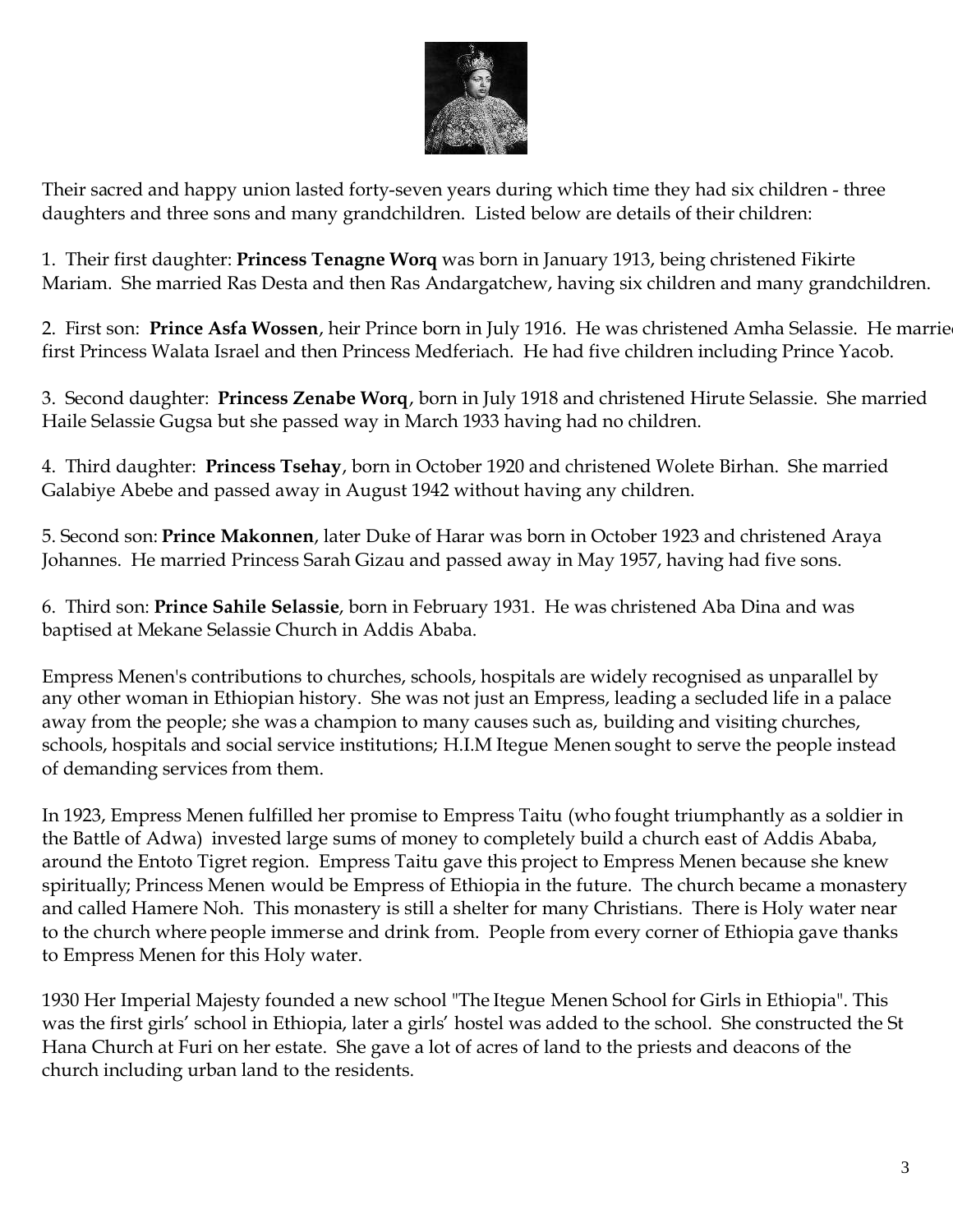

1933 Itegue Menen went to Jerusalem for the second time. Inaugurated the St Trinity Church for the Ethiopians from her personal account donating vast sums of monies for the monastery and clergymen. Empress went on to visit and inaugurate Prince Makonnen, Duke of Harar being Prince of the province of Harar.

In 1935 fascist Italy were prepared to invade Ethiopia. Empress Menen gathered Ethiopian ladies, preparing logistic support, and first aid materials. In October of the same year, the Empress established the Ethiopian Women Association, the first Women's Welfare Oganisation in Ethiopia. Her Imperial Majesty Itegue Menen orchestrated the women in Ethiopia to render support and first aid to the wounded on the battlefield (1945-1936). She prayed day and night in churches and also when exiled in Bath England for the freedom and victory of the patriotic troops. Her Imperial Majesty stayed with His Imperial Majesty Emperor Haile Selassie I as His advisor. She disclosed the aggression to the world Women Association and appealed to all world nation states with her famous speech in September 1935. Her Imperial Majesty said:

**"We are indeed glad for this evening which has caused our voice to be heard by all women throughout the world. Regardless of the different climate they live in, women in this world are connected and have the same desire in maintaining world peace and love. Obviously, war is one of the major problems which bring disaster in the life of mankind. In spite of the difference of colour, race, creed and religion between women in this world, they all hate war because the fruit of war is nothing but disaster. War exterminates their beloved husbands, their brothers and their children. It destroys and eliminates their families. At this hour, and such a tragic and sad period where aggressors have planned a very heavy war upon our lives, we would like to bring this to the attention of all women throughout the world, that it is their duty to voice and express solidarity against such acts."**

On 5 May 1941 Victory Day, His Imperial Majesty Emperor Haile Selassie returned to the capital city in Addis Ababa victorious.

In 1942 Empress Menen reconstructed the Itegue Menen School for Girls, destroyed by the fascist Italians. In May and November of the same year, Empress Menen visited the Ethiopian Women Association, advising on how the Association would grow in strength. Also in 1942 Her Imperial Majesty inaugurated the Handicraft School, with approximately 400 students of both sexes in attendance. The school covered areas such as carpet weaving, dyeing, fine silver work, garment making, hand and machine knitting, embroidery, Amharic, English, Mathematics and moral instructions.

Her Majesty also gave her estate for orphans whose fathers and mothers were killed by the enemies and to freed slaves. She opened Siwaswe Birhan School which also catered for children who were either blind and to children who could not read or write.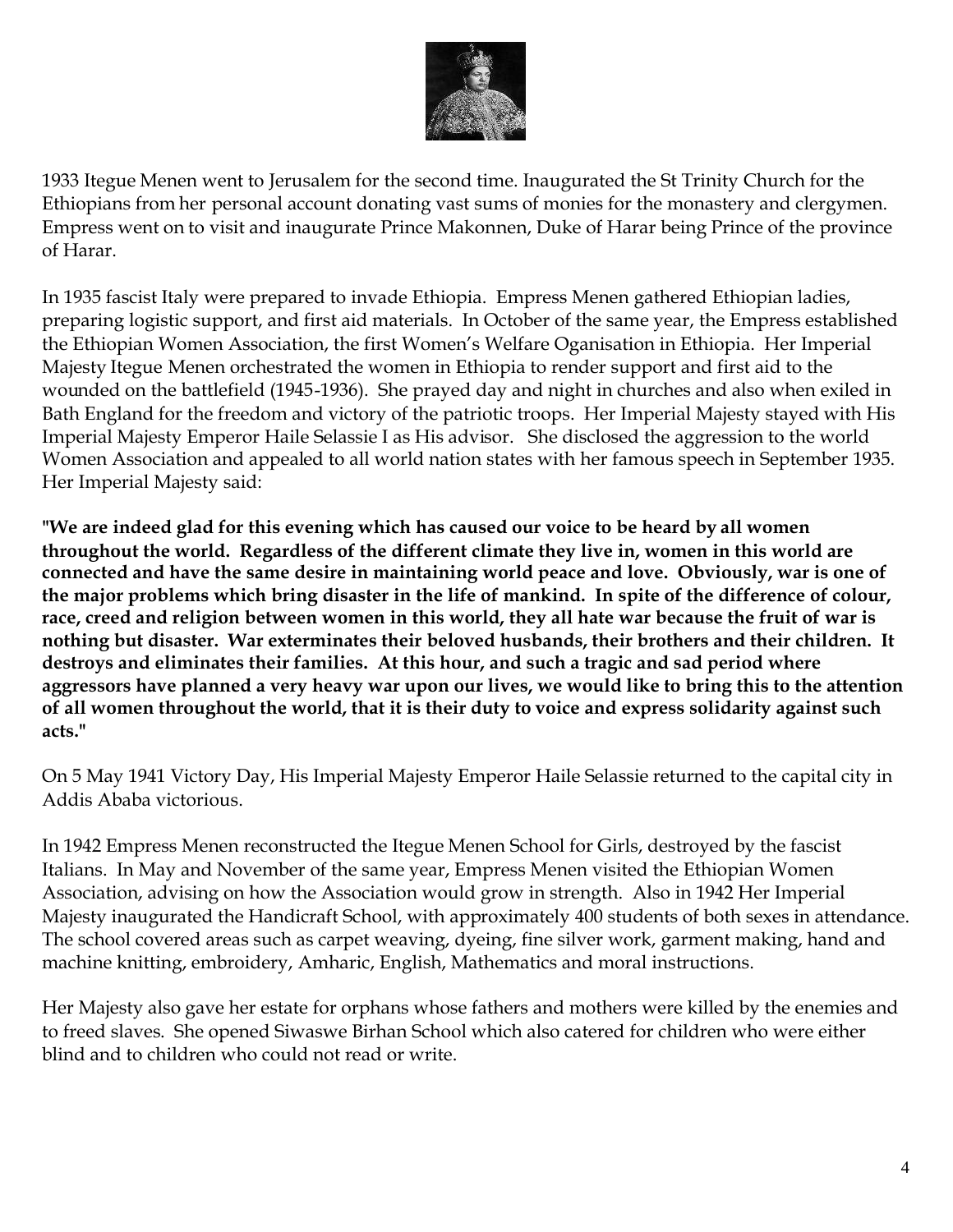

In January 1945 she inaugurated the new Trinity Church and held a ceremony for patriots and a remembrance service for the late Princess Tsehay. In February 1945 Her Imperial Majesty visited the Empress Menen Handicraft School, which progressed and became fruitful. A new annexe was constructed for a further 300 girls.

September 1945, the Empress and His Imperial Majesty Emperor Haile Selassie I visited Gondar and Lake Tana by aeroplane. Itegue Menen received and conversed with the ladies of Gondar, donating her money to encourage them.

In July 1947 Her Imperial Majesty sent her crown to the Bethlehem Church where Christ was born

During March 1948 the St Mary Church at Sebeta was completed and inaugurated by Empress Menen. She again gave her estate and residence area for priests and deacons in the St Mary Church. In September 1948 His Imperial Majesty Emperor Haile Selassie I gave instructions to the people that Ethiopians should wear cultural dress so that the coming generations would follow this as an example. Her Imperial Majesty, Itegue Menen took the initiative to wear cultural dress for the first time in that New Year.

In December 1949 Empress Menen visited the new St Trinity Spiritual School as she was a model for spiritual deeds.

In 1950, fourteen sacred books from the church were printed by Empress Menen. There were 3,800 books which were sold and donated to the Siwaswe Berhan St Paul School. The total monies collected from the sale of the books amounted to 19,000 Birr. During 1950 Empress Menen renovated the Gishen Church located in the Ambassel region in the Wollo region - her native province with her own money. In addition to that she allowed the construction of a road which would enable believers to gain access to the church. Empress Menen also reconstructed the Boro Trinity Church, which was devastated by the Italian aggressors in the Wollo province. She also donated 5650,000 Birr from her private account and modernised the church building in 1951.

In April 1950 Empress Menen inaugurated alongside His Imperial Majesty, the Emperor Haile Selassie I Bridge. This bridge was built across the Abay River, the first in Ethiopia. In January 1951, Her Imperial Majesty went to Debrezeit to visit His Imperial Majesty Emperor Haile Selassie I Air Force School. She observed the war tactic demonstration at Harameda and evaluated the progress of the cadet of the Air Force. During April 1955, Empress Menen visited Nazareth and its surrounding areas.

In April 1957 Itegue Menen celebrated the 25<sup>th</sup> anniversary of the Empress Menen School for Girls. Over the years the school had shown progress, giving chances to many girls to be educated, students received scholarships to foreign countries; in this the school had fulfilled one of its objectives. Empress Menen delivered a significant speech on the occasion.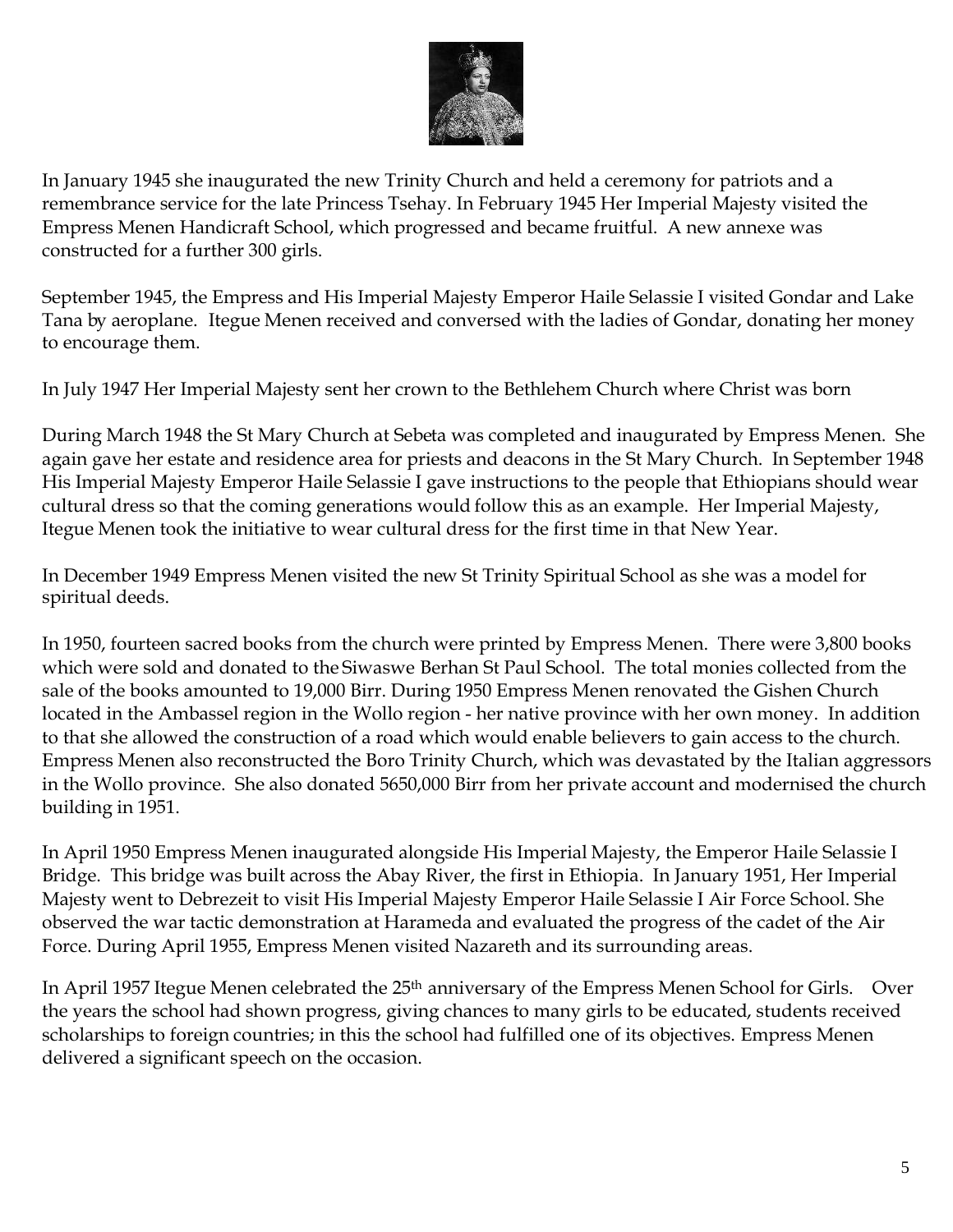

**"His Imperial Majesty, Emperor of Ethiopia believes that there is nothing better for the development of a country's progress and development except education. In this regard on His willingness He built many schools for boys. But girls are left behind without having regular education may have disadvantages. Therefore, I have opened this School for the merit of girls twenty-five years ago since I believe that girls should learn as boys. This School was discontinued by the invasion of the fascist Italian but by the grace of God it resumed its functions after the victory. Many girls have been given a chance to be promoted at the higher level of education after graduating in this School. Many of them are working in government offices and private Organisations. In my country, girls get chances to learn a good standard of education; I hope they will contribute a lot as their brothers. There were no more than fifty students when the School opened twenty-five years. But today there are approximately 1300 students. This number is increasing because girls are aware of the advantage of education and I am very happy to see this progress.**

**I thank the Almighty God for which I celebrate this 25th anniversary of the Empress Menen School for Girls. I thank the Director of this School and lady teachers which share the problems and the progress of the School."**

In May 1957 the Empress her beloved son – Prince Makonnen, Duke of Harar died in a car accident. The next day she went to the funeral in Addis Ababa, where she mourned for the death of her beloved son until September 1957.

Five years later, on 14th February 1962 Her Imperial Majesty Itegue Menen passed away in Addis Ababa, leaving the Emperor, two sons and daughters and many grandchildren. His Imperial Majesty Emperor Haile Selassie I of Ethiopia, on the passing of Her Imperial Majesty Empress Menen of Ethiopia said:

**"All of you knew her well but she was more intimately known to me. She was devoutly religious and did not lose her faith even in time of hardship. During the memorable days of Our companionship, We never had differences that needed the interventions of others. As Sarah was to Abraham, so was she obedient to me. Our wishes were mutual until We were separated by the Almighty. Her assistance for the good of the young, the old and the needy requires no testimony for they are greater than thoughts and words.**

**We have been extremely pleased to live long enough in the perfect union that enabled Us to see Our offspring, Our grand children and Our great grand children. We are thankful to the Almighty for having vouchsafed to Us that long and uninterrupted union which is not very common in the world today. There could be no more profound prayer for me to utter." 15th February 1962**

It is not possible to recount all of Empress Menen's good deeds. Her passing at the age of 72 was mourned not only by every Ethiopian but by many others over the world. The fact that she passed away was a severe blow to the Ethiopian Church. No woman in the history of the country had taken so much interest in the affairs of the Church as did Itegue Menen - Queen of Queens.

Itegue Menen, Queen of Queens, Queen Omega, Negesti Negast we salute your greatness. Many thanks to all the Sistrens and Brethrens, both near and far, who contributed in the compilation of this Report.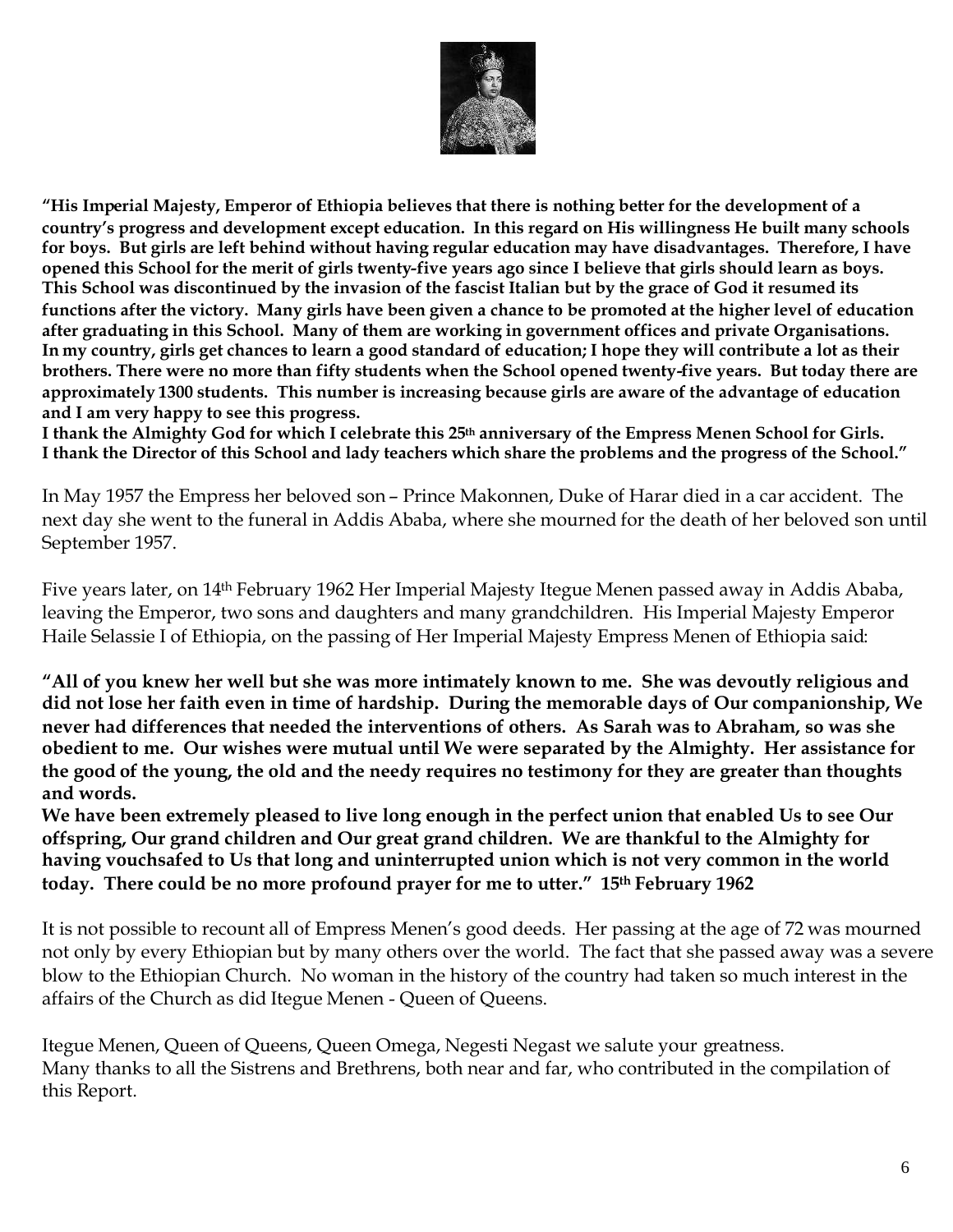

#### **H.I.M Emperor Haile Selassie 1st says: "Spiritual and cultural education leads them back into unity on the national as well as the personal level……." July 1957.**

One Perfect Rastafari Love, One Aim, One Destiny!

#### **SOURCES OF INFORMATION:**

Empress Menen by Yared Gebre Michae of the Ethiopian Orthordox Tawehido Church Commercial Book of Ethiopia (Ministry of Information 196- ) Revelation - The Last Prophecy by Sheba Amlak Selected Speeches of His Imperial Majesty Emperor Haile Selassie I Rastafari Livity by Ras Kwende Anbessa-Ebanks Websites: Wikipedia - The Free Encyclopedia Empress Menen Rasta Ites

Itegue Menen with her son in 1933